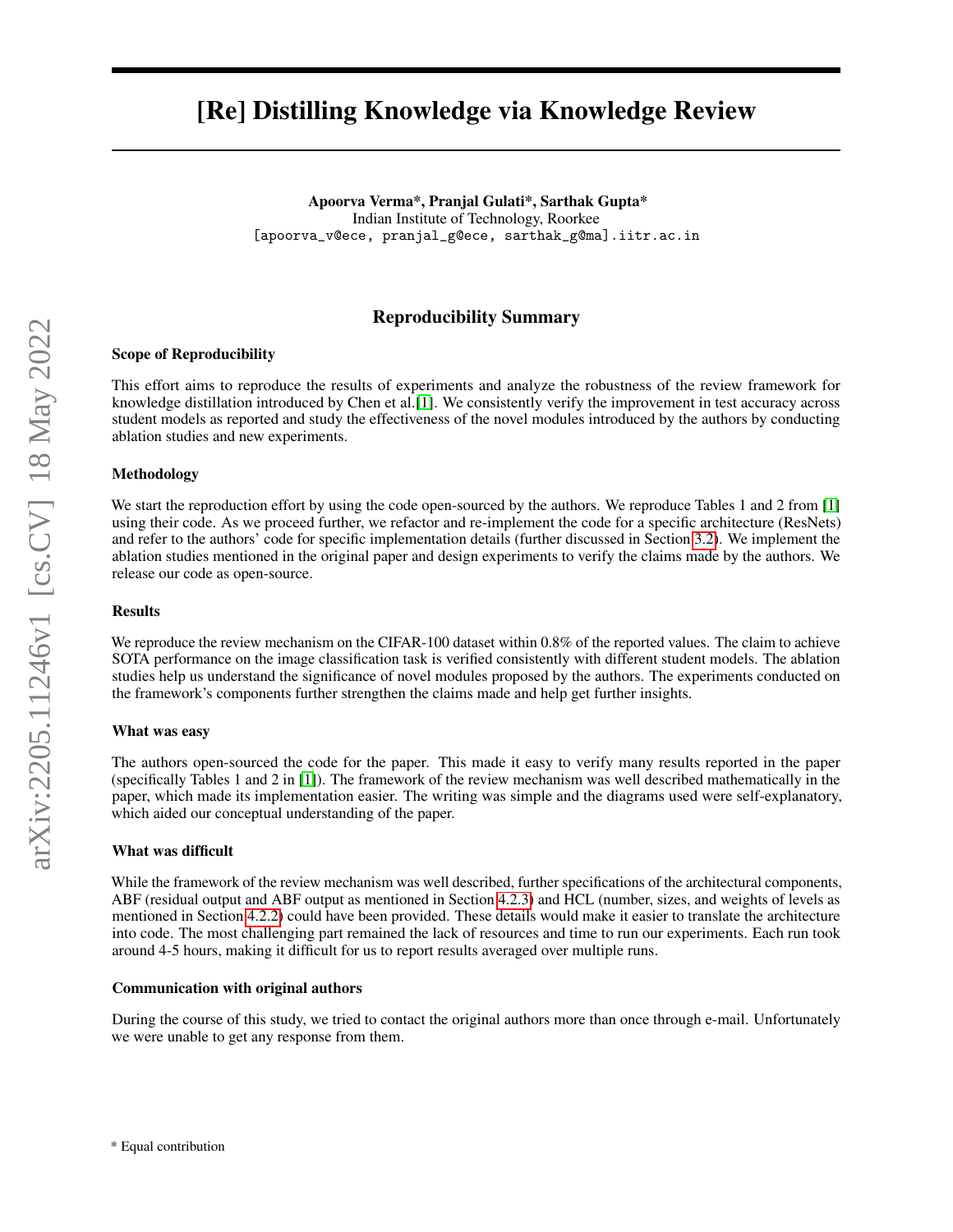# 1 Introduction

Deployment of deep learning models on devices with limited computing capabilities is an active area of research. Knowledge distillation is a popular model compression technique in which 'knowledge' is 'distilled' from an extensive network (called the 'teacher' network) to a smaller network (called the 'student' network), allowing the student to learn better feature representations.

Previous works in knowledge distillation only studied connections paths between the same levels of the student and the teacher, and cross-level connection paths had not been considered. To this end, the CVPR '21 paper *'Distilling Knowledge via Knowledge Review'* [\[1\]](#page-8-0) presents a new residual learning framework to train a single student layer using multiple teacher layers. This mechanism is analogous to the human learning process, in which a growing child understands and remembers past knowledge as experience. The authors also designed a novel fusion module to condense feature maps across levels and a loss function to compare feature information stored across different levels to improve performance (test accuracy). From here on, we shall refer to the method presented in the original paper as Review KD.

# <span id="page-1-0"></span>2 Scope of reproducibility

Under this reproducibility effort, we focus on reproducing the classification track of the paper. The claims from the original paper, which we attempt to verify, are listed as follows:

- 1. Improved classification accuracy for students: The authors' central claim is that their framework 'achieve[s] state-of-the-art performance on many compact models in multiple computer vision tasks' at a negligible computation overhead. We use a higher test accuracy as a metric for better performance.
- 2. Variation of performance across students and teachers: We study the impact of varying the teacher and student architectures in two scenarios: when the teacher and student belong to the same family and when the teacher and student belong to the different families of networks.
- 3. Effect of using HCL instead of  $\mathcal{L}_2$  distance: The authors design a novel loss function which they call the hierarchical context loss (HCL), to compare feature information stored across different levels. They claim that 'the trivial global  $\mathcal{L}_2$  distance is not powerful enough to transfer compound levels' information'. We replace HCL with  $\mathcal{L}_2$  distance and study its effect on classification accuracy. The architectural details of HCL have also been studied.
- 4. Effect of using ABF: The authors present an attention-based fusion module (ABF), which they argue helps 'obtain a compact framework' and reduce computation. The naïve review mechanism, they claim, 'is straightforward but costly.' We study the impact of attention maps in the ABF module.

# 3 Methodology

We attempt to verify the claims listed in Section [2](#page-1-0) using the CIFAR-100 dataset. We use the code made publicly available by the authors on GitHub for validating some of the results reported made in the paper. For conducting ablation studies, we have refactored the authors' code and re-implemented some modules, referring to the architectural descriptions provided in the paper. We also search for the hyperparameters directly related to the distillation mechanism and study the components of the review framework in detail.

# 3.1 Algorithm and Model Description

The review mechanism uses multiple levels of the teacher features to guide a single feature of the student network. All previous (shallower) teacher feature maps guide a given intermediate student feature as shown in Figure [1.](#page-2-0) The authors design residual learning framework to enable this flow of information. The student feature maps at various levels, that need to be trained by a particular teacher feature, are all fused into a single feature map whose shape is compatible with that of the teacher's. This is shown in Figure [2.](#page-2-1)

The authors further optimize this mechanism by following a recursive approach to fuse the student features before being trained by the teacher. This approach is shown in Figure [3.](#page-2-2)

The module used to fuse the current student feature and the previous fused features is the Attention Based Fusion (ABF) module. It involves resizing higher-level features to the same shape as the lower-level features through  $1 \times 1$ convolutions and interpolation. The features are then separately concatenated and reduced to two attention maps. The features are multiplied with these attention maps and added to obtain the ABF output.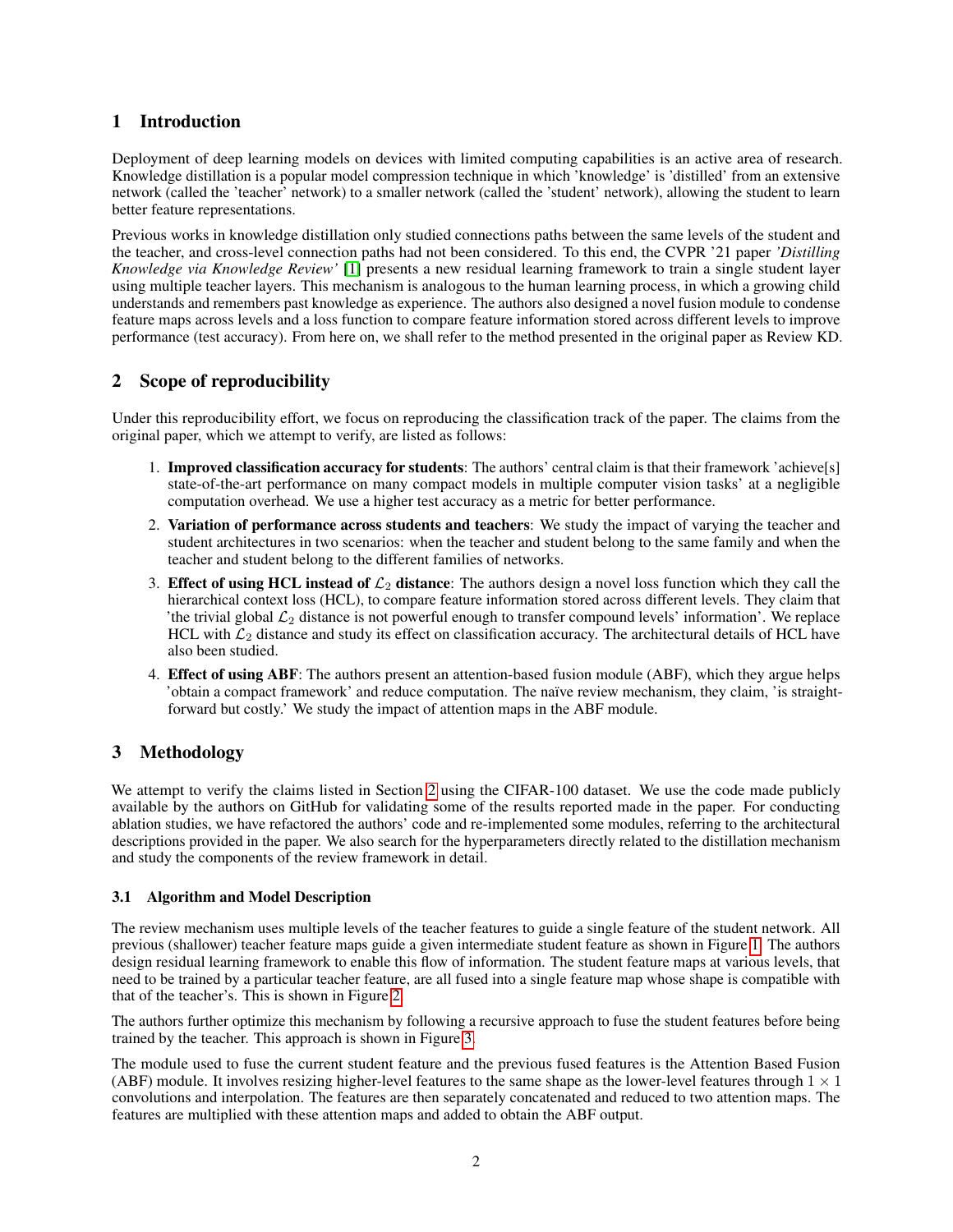

<span id="page-2-1"></span>

<span id="page-2-0"></span>Figure 1: Basic review mechanism (from [\[1\]](#page-8-0)) Figure 2: After fusing student features (from [1])



<span id="page-2-2"></span>Figure 3: Final review mechanism for knowledge distillation (from [\[1\]](#page-8-0))



<span id="page-2-3"></span>Figure 4: ABF architecture (from [\[1\]](#page-8-0)) Figure 5: HCL architecture (from [1])



<span id="page-2-4"></span>

The distance between the output from the ABF and the teacher feature at that stage is then calculated using the Hierarchical Context Loss (HCL). The features are pooled down to various levels, separating the knowledge at different stages. Between each of these separated levels, the  $\mathcal{L}_2$  distance is taken. These distances are then weighted and added together to obtain the final loss at that stage of the student network.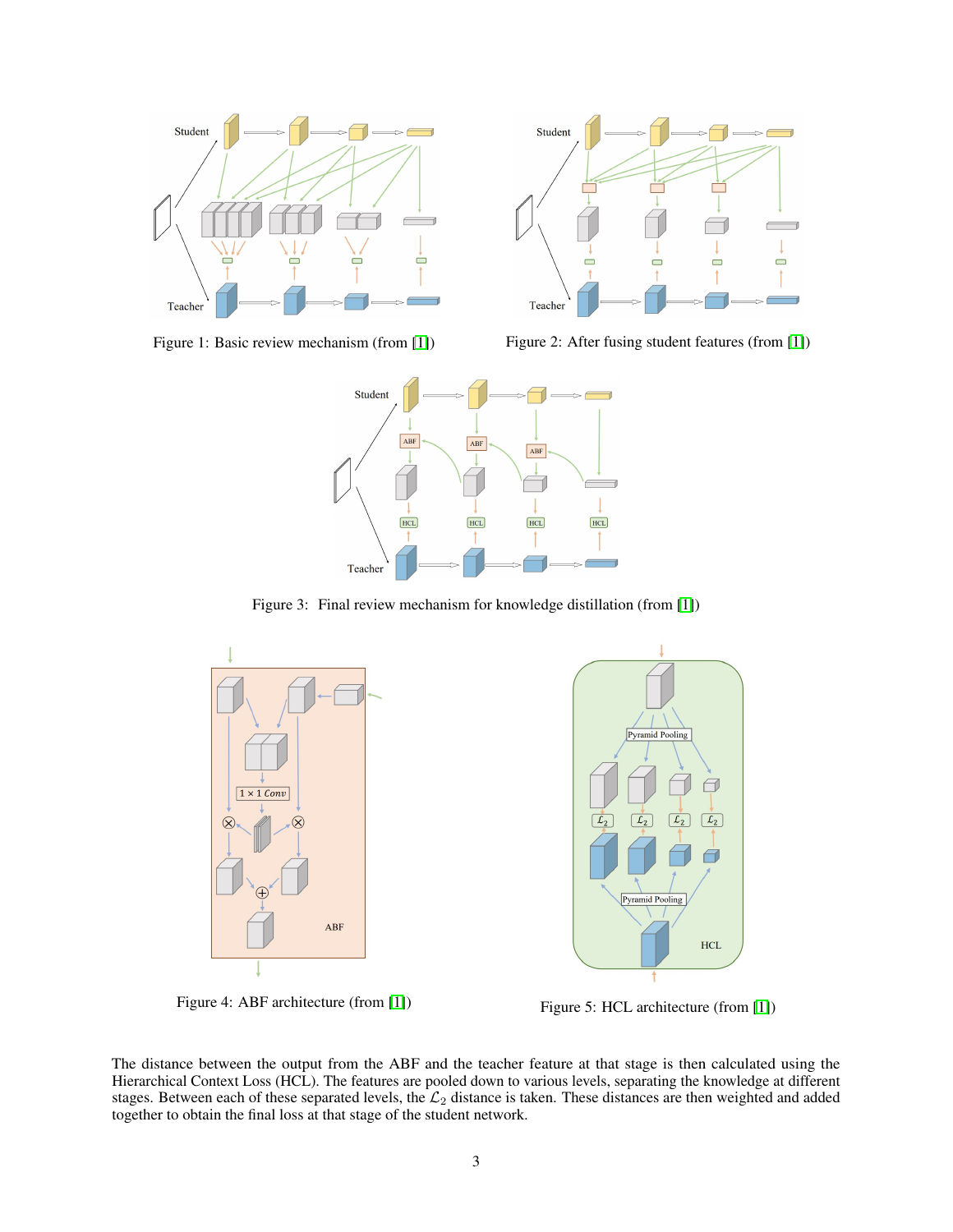The architectures of ABF and HCL have been shown in Figures [4](#page-2-3) and [5.](#page-2-4)

As students and teachers: we use ResNet20, ResNet32, ResNet56, and ResNet110 (for the CIFAR-100 dataset), which contains three groups of basic blocks with channels of 16, 32, and 64. We also use ResNet8×4 and ResNet32×4, which are ResNets with  $\times$ 4 channels, 64, 128, and 256, respectively. Wide ResNets are also used and are denoted by WRN-D-R, where D is the depth and R is the width factor. For ShuffleNetV1 and ShuffleNetV2, we use architecture same as that in [\[2\]](#page-8-1).

# <span id="page-3-0"></span>3.2 Dataset and Training Descriptions

We run our experiments on the CIFAR-100 dataset [\[3\]](#page-8-2). It contains 60000 training samples and 10000 test samples of  $32 \times 32$ . We do not use a validation set, following the authors. The training pipeline uses normalization, random flips, and random crops as data augmentations.

We train all the students and teachers in our experiments for 240 epochs. SGD, along with a Nesterov momentum value of 0.9 is used as the optimizer, along with a weight decay of  $5 \times 10^{-4}$ . We set the batch size to 128 and initialize the learning rate of 0.1, decaying it to 10 % of its previous value at epochs 150, 180, and 210 for all the experiments and reproductions. This setting matches that used by the authors. For each of our experiments, we report the value of classification accuracy averaged over three runs.

# 3.3 Hyperparameters

We study the hyperparameters involved in the algorithm proposed, with a focus on hyperparameters directly related to the distillation mechanism.

- Review KD loss weight: This refers to the weight  $(\lambda)$  given to the Review KD loss relative to the base loss (Cross-Entropy Loss) in the equation for total loss, that is  $\mathcal{L} = \mathcal{L}_{CE} + \lambda \mathcal{L}_{MKDR}$ . We use a manual approach to search for the best value of Review KD loss weight since each experiment took a significant amount of training time ( > 3.5 hours on a single NVIDIA Tesla V100 GPU). The experimental setup and the results obtained have been summarized and visualized in Section [4.2.1.](#page-6-1)
- HCL levels: The hierarchical context loss uses spatial pyramid pooling to transfer the knowledge of various levels separately. The authors use fixed numbers and sizes of feature maps in the levels in their implementation of the HCL. We use this opportunity to study further on how these levels impact the transfer of knowledge. We search over a small hyperparameter space but cover the edge cases to understand the general trend instead of finding the best set of levels. Further details, experimental setup, and results obtained have been summarized and discussed in Section [4.2.2.](#page-6-0)
- HCL Levels' Weights: After extracting the knowledge from different levels using Spatial Pyramid Pooling, the  $\mathcal{L}_2$  distance between corresponding layers of teacher and student is the metric used to measure the loss. The authors associate each of these losses obtained (within a single HCL) with a weight (not mentioned in the paper, implemented in code). They use a fixed set of weights to calculate the value of HCL. We study the impact of these weights, keeping the number and sizes of levels fixed. Further details, experimental setup, and results obtained have been summarized and discussed in Section [4.2.2](#page-6-0)

### 3.4 Experimental setup and code

We use the code open-sourced by the authors to reproduce the results in Tables [1](#page-4-0) and [2.](#page-5-0) Further, we refactored the code for a single architecture (ResNets) to perform our experiments and ablation studies, and for ease of understanding to a new reader. We verified the refactoring by comparing it against the results (test accuracy) obtained using the authors' open-sourced code.

We implement the ablations studied in Section [4.1.3](#page-4-1) and the results beyond the original paper in Section [4.2](#page-5-1) in PyTorch. Our code can be accessed [here.](https://anonymous.4open.science/r/re-reviewkd/)

### 3.5 Computational requirements

For conducting the reproductions and experiments during this study, we use a single NVIDIA Tesla V100 GPU with 32 GB memory provided by our institution. With the description provided in Section [3.2,](#page-3-0) the number of GPU hours required for training depends mainly on the student used. While training ResNet20/32 and WRN16-1 requires close to 3.7 GPU hours, training ShuffleNets requires around 5-6 GPU hours on the CIFAR-100 dataset.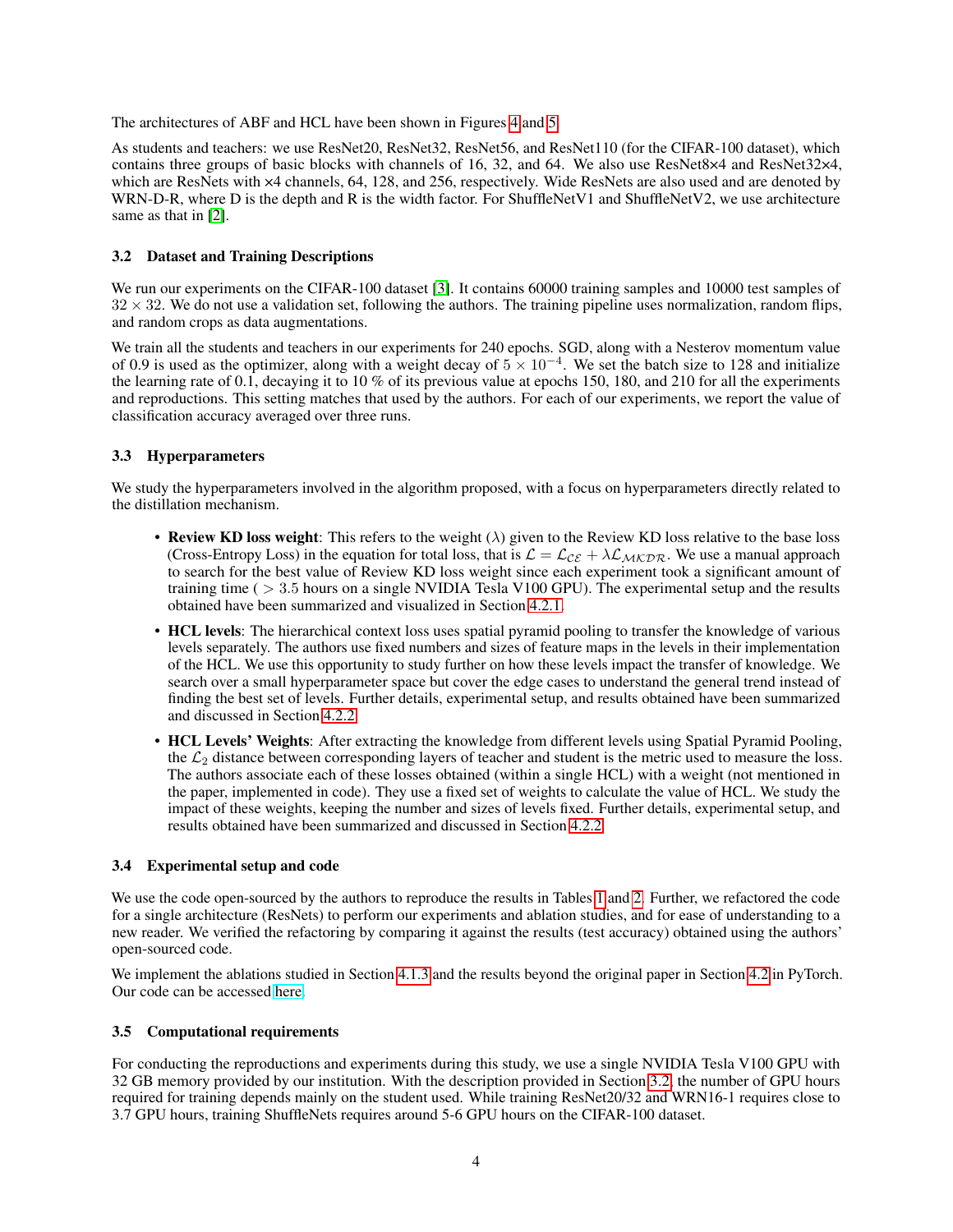# 4 Results

# 4.1 Results reproducing original paper

In this section, we reproduce results and tables associated with the CIFAR-100 dataset. We could not use the larger ImageNet dataset [\[4\]](#page-8-3) due to computing limitations. We cover the student-teacher combinations mentioned in the original paper.

# 4.1.1 Classification results when student and teacher have architectures of the same style

We first reproduce the results involving the teacher and the student belonging to the same architecture class. We summarise the results obtained in Table [1.](#page-4-0) The training details are the same as mentioned in Section [3.2.](#page-3-0) The Review KD loss weight corresponding to each result has been mentioned in the table. The weights used have been referred from the code open-sourced by the authors. This table corresponds to Table 1 reported in the original paper.

We compare the results against test accuracies obtained from previous knowledge distillation methods, including but not limited to variational information distillation [\[5\]](#page-8-4), probabilistic knowledge transfer [\[6\]](#page-8-5), and contrastive representation distillation [\[2\]](#page-8-1). We observed that our results support the original paper's results.

| <b>Student</b>               | ResNet20             | ResNet <sub>32</sub> | ReNet <sub>8x4</sub> | <b>WRN16-2</b> | <b>WRN40-1</b> |
|------------------------------|----------------------|----------------------|----------------------|----------------|----------------|
| <b>Test Accuracy</b>         | 69.06                | 71.14                | 72.50                | 73.26          | 71.98          |
| <b>Teacher</b>               | ResNet <sub>56</sub> | ResNet110            | ReNet32x4            | <b>WRN40-2</b> | <b>WRN40-2</b> |
| <b>Test Accuracy</b>         | 73.04                | 74.38                | 79.14                | 76.66          | 76.66          |
| $KD$ [7]                     | 70.66                | 73.08                | 73.33                | 74.92          | 73.54          |
| FitNet [8]                   | 69.21                | 71.06                | 73.50                | 73.58          | 72.24          |
| <b>PKT</b> [6]               | 70.34                | 72.61                | 73.64                | 74.54          | 73.54          |
| <b>RKD</b> [9]               | 69.61                | 71.82                | 71.90                | 73.35          | 72.22          |
| CRD[2]                       | 71.16                | 73.48                | 75.51                | 75.48          | 74.14          |
| AT[10]                       | 70.55                | 72.31                | 73.44                | 74.08          | 72.77          |
| VID [5]                      | 70.38                | 72.61                | 73.09                | 74.11          | 73.30          |
| <b>OFD</b> [11]              | 70.98                | 73.23                | 74.95                | 75.24          | 74.33          |
| <b>Review KD (Paper)</b> [1] | 71.89                | 73.89                | 75.63                | 76.12          | 75.09          |
| <b>Review KD (Ours)</b>      | 71.79                | 73.71                | 76.02                | 76.27          | 75.21          |
| <b>Review KD Loss Weight</b> | 0.7                  | 1.0                  | 5.0                  | 5.0            | 5.0            |

<span id="page-4-0"></span>Table 1: Test accuracies on CIFAR-100 with the teacher and the student having architectures of the same style averaged over three runs

### 4.1.2 Classification results when student and teacher have architectures of different styles

We then reproduce results that involve distillation when the student's architecture style does not match the teacher's (for instance, a ResNet as a teacher and a ShuffleNet as the student). The training details are the same as mentioned in Section [3.2.](#page-3-0) The resulting performance of the models and the Review KD loss weight corresponding to each result has been mentioned in the Table [2.](#page-5-0) The weights used have been referred from the code open-sourced by the authors. This table corresponds to Table 2 reported in the original paper.

These results validate the effectiveness of the distillation algorithm and its ability to transfer knowledge across different architectures. Our results are also consistent with those reported in the original paper.

### <span id="page-4-1"></span>4.1.3 Adding architectural components one by one

After reproducing the test accuracies of various student models for the classification task, we perform ablation studies on the core architecture by adding the components of the review mechanism one by one. This helps us understand the contribution of each component and verify the claims made by the authors. We use a different student-teacher pair as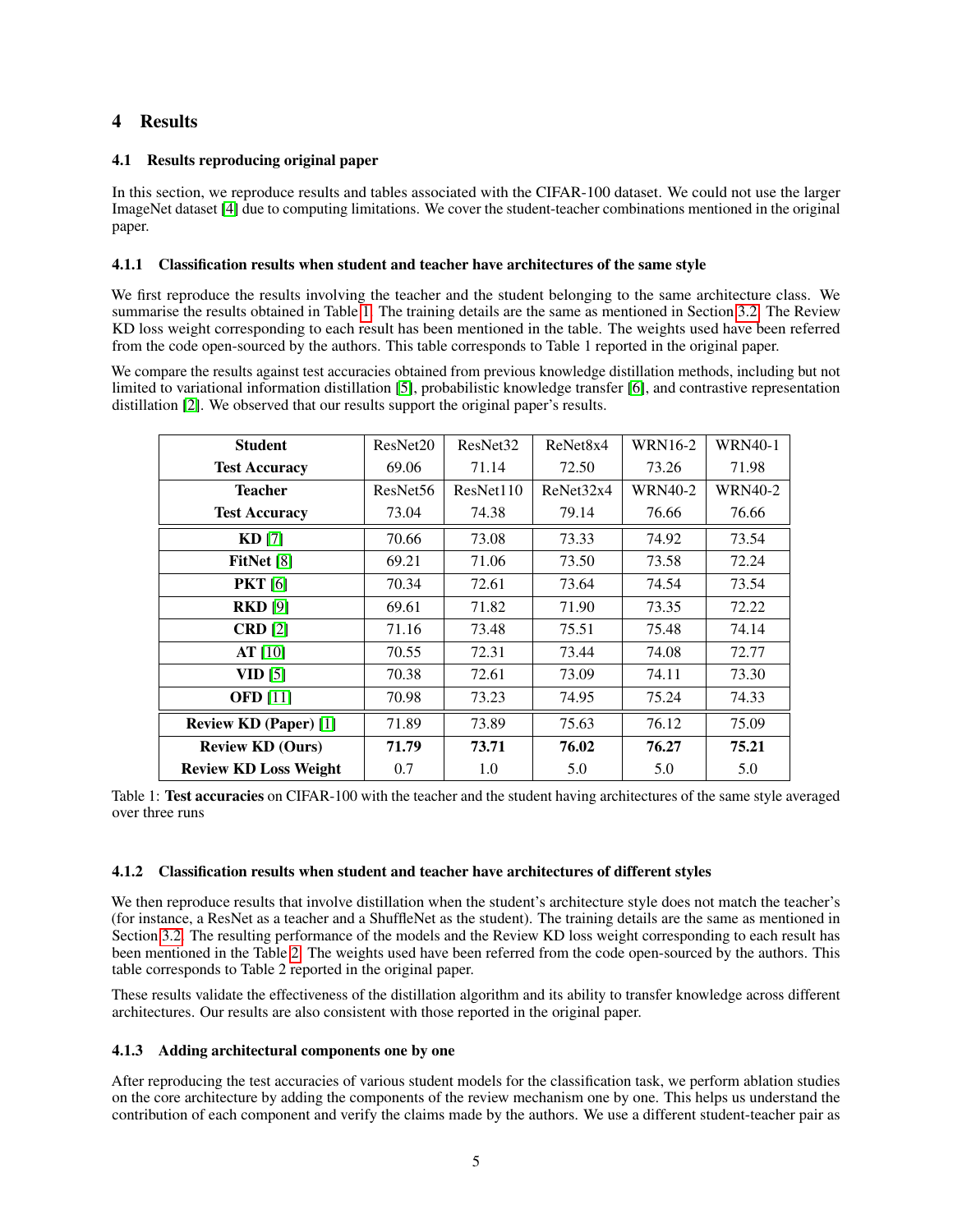| <b>Student</b>               | ShuffleNetV1 | ShuffleNet <sub>V1</sub> | ShuffleNetV2 |
|------------------------------|--------------|--------------------------|--------------|
| <b>Test Accuracy</b>         | 70.50        | 70.50                    | 71.82        |
| <b>Teacher</b>               | ResNet32x4   | <b>WRN40-2</b>           | ReNet32x4    |
| <b>Test Accuracy</b>         | 79.14        | 76.66                    | 79.14        |
| $KD$ [7]                     | 74.07        | 74.83                    | 73.33        |
| FitNet [8]                   | 73.59        | 73.73                    | 73.54        |
| <b>PKT</b> [6]               | 74.10        | 72.89                    | 74.69        |
| <b>RKD</b> [9]               | 72.28        | 72.21                    | 73.21        |
| CRD[2]                       | 75.11        | 76.05                    | 75.65        |
| $AT$ [10]                    | 71.73        | 73.32                    | 72.73        |
| VID <sub>[5]</sub>           | 73.38        | 73.61                    | 73.40        |
| <b>OFD</b> [11]              | 75.98        | 75.85                    | 76.82        |
| <b>Review KD (Paper)</b> [1] | 77.45        | 77.14                    | 77.78        |
| <b>Review KD (Ours)</b>      | 76.94        | 77.44                    | 77.86        |
| <b>Review KD Loss Weight</b> | 5.0          | 5.0                      | 8.0          |

<span id="page-5-0"></span>Table 2: Test accuracies on CIFAR-100 with the teacher and the student having architectures of the different style averaged over three runs

that used by the authors. We aim to reproduce the trend presented in Table 7 of the original paper to verify the generality of the claims.

We train the ResNet20 architecture as the student with ResNet56 as the teacher on the CIFAR-100 dataset. The training details are the same as mentioned in Section [3.2.](#page-3-0) We also set the Review KD loss weight to 0.6.

The results have been tabulated in Table [3.](#page-5-2) The baseline is trained with  $\mathcal{L}_2$  distance between the same level's features of the student and the teacher. When only the review mechanism is used, the architecture is same as Figure [1.](#page-2-0) From the third row onwards, when ABF is not used, it is replaced by a fusion module without attention maps, and when HCL is not used, it is replaced by  $\mathcal{L}_2$  distance.

The results continuously improve as the the components of the framework are added. Hence, they match the trend obtained by the authors.

| <b>Review</b><br><b>Mechanism</b> | <b>Residual</b><br><b>Learning</b><br><b>Framework</b> | <b>Attention</b><br><b>Based Fusion</b> | <b>Hierarchical</b><br><b>Context Loss</b> | <b>Test</b><br>Accuracy |
|-----------------------------------|--------------------------------------------------------|-----------------------------------------|--------------------------------------------|-------------------------|
|                                   |                                                        |                                         |                                            | 69.50                   |
|                                   |                                                        |                                         |                                            | 69.58                   |
|                                   |                                                        |                                         |                                            | 69.92                   |
|                                   |                                                        |                                         |                                            | 71.28                   |
|                                   |                                                        |                                         |                                            | 71.51                   |
|                                   |                                                        |                                         |                                            | 71.79                   |

<span id="page-5-2"></span>Table 3: Adding architectural components one by one

### <span id="page-5-1"></span>4.2 Results beyond original paper

After reproducing the results from the paper, we performed some hyperparameter searches and ablation studies on the components that make up the framework. We try to provide reasoning for the values of hyperparameters set by the authors and the architectural details implemented by them.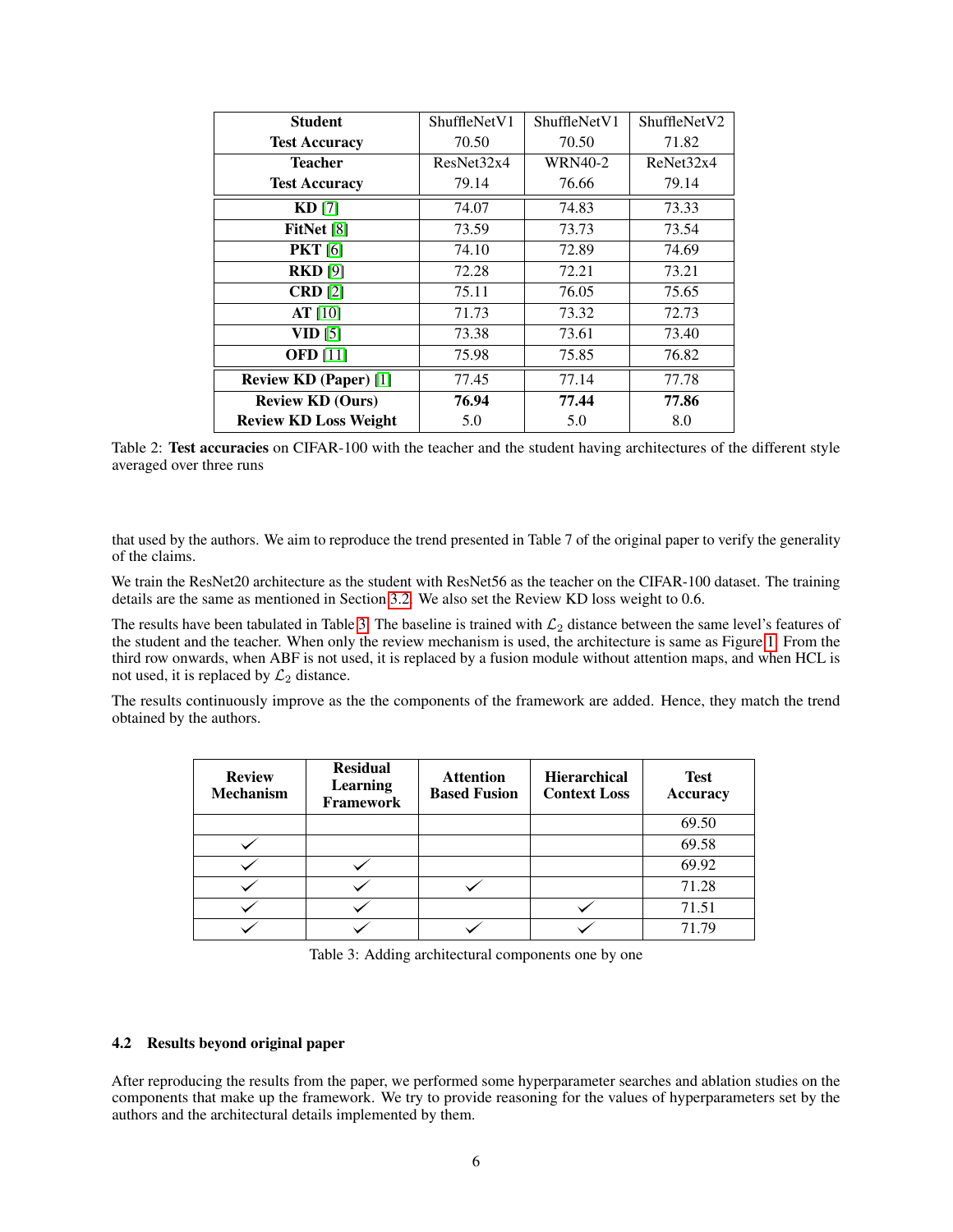#### <span id="page-6-1"></span>4.2.1 Review KD Loss Weight Search

Training ResNet20 as the student with ResNet56 as the teacher, we explore the effect of weight ( $\lambda$ ) given to the Review KD loss relative to the Cross-Entropy loss. The training details are the same as mentioned in [3.2.](#page-3-0) The results have been visualized in Figure [6.](#page-6-2)



<span id="page-6-2"></span>Figure 6: Review KD loss weight vs Test Accuracy for ResNet56 teaching ResNet20 via the Review mechanism

For this student-teacher pair, we find that the best accuracy is obtained when the value of  $\lambda$  is in the range between  $0.5 - 1.0$ . This matches with the value used by the authors while reporting their results. From our results reported in Tables [1](#page-4-0) and [2,](#page-5-0) we note that the optimal value of  $\lambda$  depends on the student-teacher combination taken.

### <span id="page-6-0"></span>4.2.2 Studying HCL in detail

The hierarchical context loss (HCL) is presented as an approach to calculate the distance between two feature maps storing knowledge worth many layers. The loss function splits this knowledge into various levels and finds the  $\mathcal{L}_2$ distance separately for each level split, and distills information into the student in different abstract levels.

We train the ResNet20 architecture as the student and ResNet56 as the teacher for the experiments below on the CIFAR-100 dataset. The training details are the same as mentioned in Section [3.2.](#page-3-0) We also use a Review KD loss weight of 0.6.

**Performance compared to naïve**  $\mathcal{L}_2$  **distance:** Since HCL is introduced as an alternative to  $\mathcal{L}_2$  distance, we compare the two on the basis of classification performance. Here, we use the HCL loss used by the authors for other results, i.e., we split the features obtained as output from the ABF into four levels. The first level keeps the ABF output unchanged. The second level is obtained after (max) pooling the ABF output down to  $[n, c, 4, 4]$  sized feature maps where n, c is the batch size and the number of channels, respectively. Similarly, the third and fourth levels are  $2 \times 2$  and  $1 \times 1$  feature maps. The relative weightage given to the  $\mathcal{L}_2$  distances obtained after that is 1, 0.5, 0.25, 0.125, corresponding to each level. On the other hand, we use the  $\mathcal{L}_2$  distance between the ABF output and the corresponding teacher features. We obtain a drop of  $(0.6 \pm 0.1)\%$  in test accuracy with the above setup. This result agrees with the authors' claim that 'the trivial global  $\mathcal{L}_2$  distance is not powerful enough to transfer compound levels' information'.

Impact of levels in HCL: To continue our study on the effectiveness of HCL, we decided to vary the number and sizes of feature maps in its levels. We were looking for a trend in what sizes of feature maps in their levels result in the best test accuracy. The results obtained have been summarized in Table [4.](#page-7-1) An entry, for example,  $[h, 4, 2, 1]$  denotes that shapes of feature maps in the levels are  $[n, c, h, h]$ ,  $[n, c, 4, 4]$ ,  $[n, c, 2, 2]$ ,  $[n, c, 1, 1]$  where  $[n, c, h, h]$  is the shape of the output obtained from ABF. It can be observed that larger-sized feature maps have more impact in transferring knowledge effectively. In this process, we also obtain test accuracy for this student-teacher combination higher than what is reported in the paper.

Impact of weights assigned to levels in HCL: We then verify our claim made in the previous experiment. While keeping the levels the same as that used by the authors for other experiments, we change the relative weightage of the  $\mathcal{L}_2$ distances obtained from each of these levels. The results obtained have been summarized in Table [5.](#page-7-2) The results of these experiments verify our claim that larger-sized feature maps have more impact in transferring knowledge effectively.

Training solely with HCL, no cross-entropy loss: We explore the limits by entirely omitting the cross-entropy loss and training solely based on HCL. The results obtained were abysmal, being just slightly above the level of random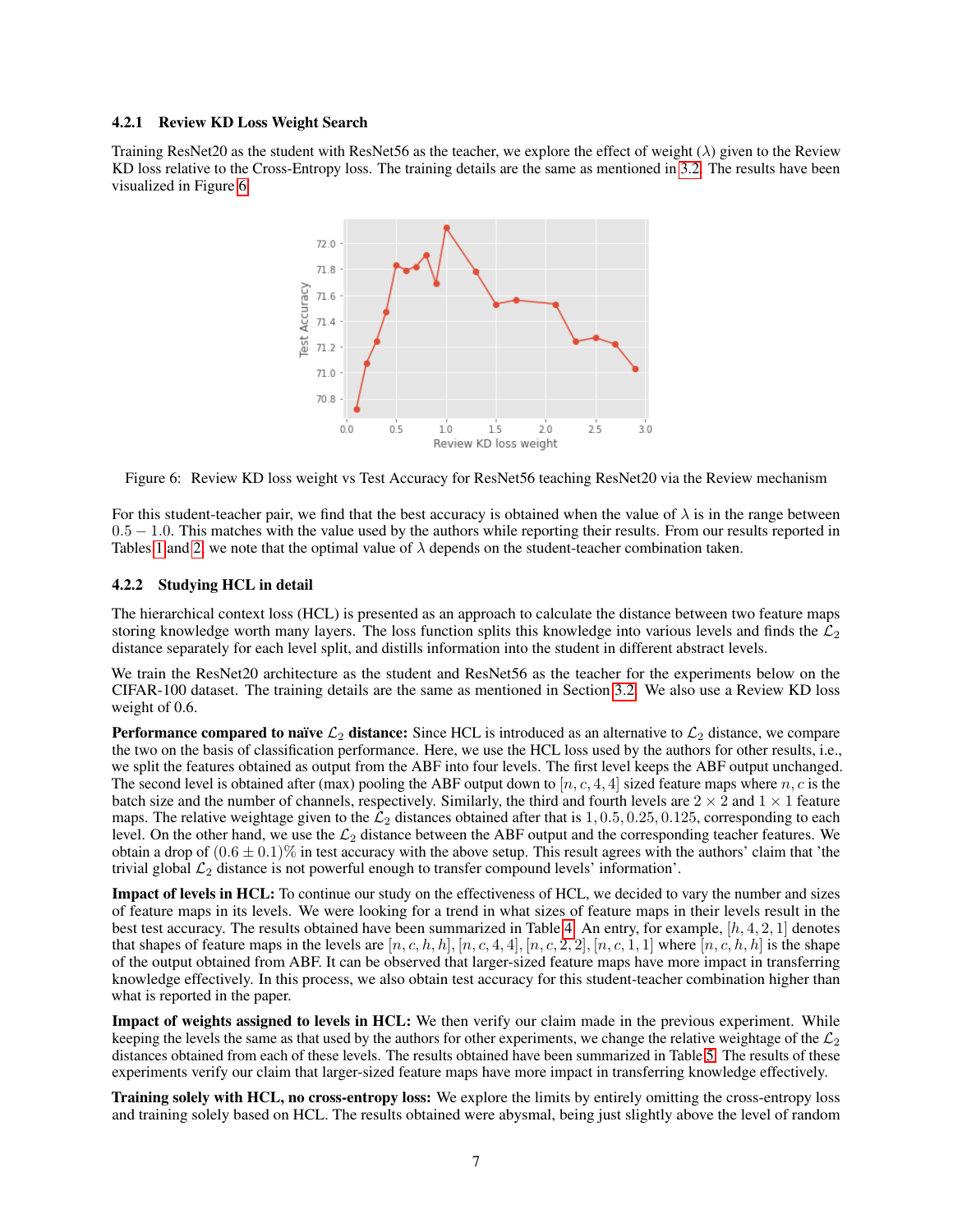| <b>HCL</b> levels        | [4, 1] | [h, 2, 1]      | [h, 4, 2, 1]          |                | $[h, [h/2], [h/4]] \mid [h, h-1, h-2, h-3]$ |
|--------------------------|--------|----------------|-----------------------|----------------|---------------------------------------------|
| Corresponding<br>Weights | 1, 0.5 | [1, 0.5, 0.25] | [1, 0.5, 0.25, 0.125] | [1, 0.5, 0.25] | [1, 0.5, 0.25, 0.125]                       |
| <b>Test Accuracy</b>     | 71.62  | 71.62          | 71.79                 |                | 71.91                                       |

<span id="page-7-1"></span>

| Table 4: Impact of levels in HCL |  |  |  |  |
|----------------------------------|--|--|--|--|
|----------------------------------|--|--|--|--|

| <b>HCL</b> levels        | [h, 4, 2, 1]          | [h, 4, 2, 1] | [h, 4, 2, 1]          |
|--------------------------|-----------------------|--------------|-----------------------|
| Corresponding<br>Weights | [0.125, 0.25, 0.5, 1] | [1,1,1,1]    | [1, 0.5, 0.25, 0.125] |
| <b>Test Accuracy</b>     | 71.46                 | 71.75        | 71.79                 |

<span id="page-7-2"></span>Table 5: Impact of weights assigned to levels in HCL

guessing ( $\sim$  1.5 %). This result came as a surprise to us, as we expected the loss function to be capable of distilling knowledge independently. We believe this could be explained if we consider the role of HCL as that of a fine-tuner, tuning the weights slightly to achieve performance gain.

### <span id="page-7-0"></span>4.2.3 ABF in detail

The ABF module uses attention maps to aggregate the feature maps dynamically. This allows diverse information from different stages of the network to be fuses reasonably. For the experiments below, we train the ResNet20 architecture as the student and ResNet56 as the teacher for the experiments below on the CIFAR-100 dataset. The training details are the same as mentioned in Section [3.2.](#page-3-0) We also use a Review KD loss weight of 0.6.

Fusing without attention maps: The authors claim that 'the low- and high-level features may focus on different partitions' and 'the attention maps can aggregate them [features] more reasonably'. We attempt to verify this claim by removing the attention maps from the architecture. We then perform fusion using  $1 \times 1$  convolutions and interpolation. Once the features are brought into compatible shapes by these operations, they are added directly without multiplying with attention maps. The result is shown in Table [6.](#page-7-3) We obtain a reasonable drop in accuracy, verifying the effectiveness of attention maps in the architecture.

With residual output same as ABF output: Figure [3](#page-2-2) shows that the output of ABF module is passed into the next ABF as an input. However, the implementation of ABF module by the authors varies slightly in this regard. The output of the ABF module differs from what is passed into the next ABF as input (residual output). The residual output has a fixed number of pre-defined channels, and the ABF output is generated from the residual output through a  $1 \times 1$ convolutional layer. We study the impact of this change in the architecture. The result is shown in Table [6.](#page-7-3) The result (test accuracy) decreases slightly when the architecture is followed strictly as described in the paper (Figure [3\)](#page-2-2).

| <b>Change in ABF</b> | No change | Fusing without<br>attention maps | With residual output<br>same as ABF output |
|----------------------|-----------|----------------------------------|--------------------------------------------|
| <b>Test Accuracy</b> | 71.79     | 71.51                            | 71.62                                      |

<span id="page-7-3"></span>Table 6: Impact of changes in the ABF architecture

# 5 Discussion

Our aim was to test the basic theoretical and experimental premises of the original paper. Given our computational limitations, we were only able to reproduce the results associated with the CIFAR-100 dataset in this reproduction. The results obtained have supported those reported in the paper. While we could not verify the generality of the approach, we have performed hyperparameter searches and have studied the components in detail. The HCL experiments in Section [4.2.2](#page-6-0) and the ABF experiments in Section [4.2.3](#page-7-0) further strengthen the claims mentioned in the paper. The experiment where we completely omit the cross-entropy loss also helps gain insights on the working of HCL, and provides a new dimension for further research.

We would like to thank our institution for providing us access to the GPU.